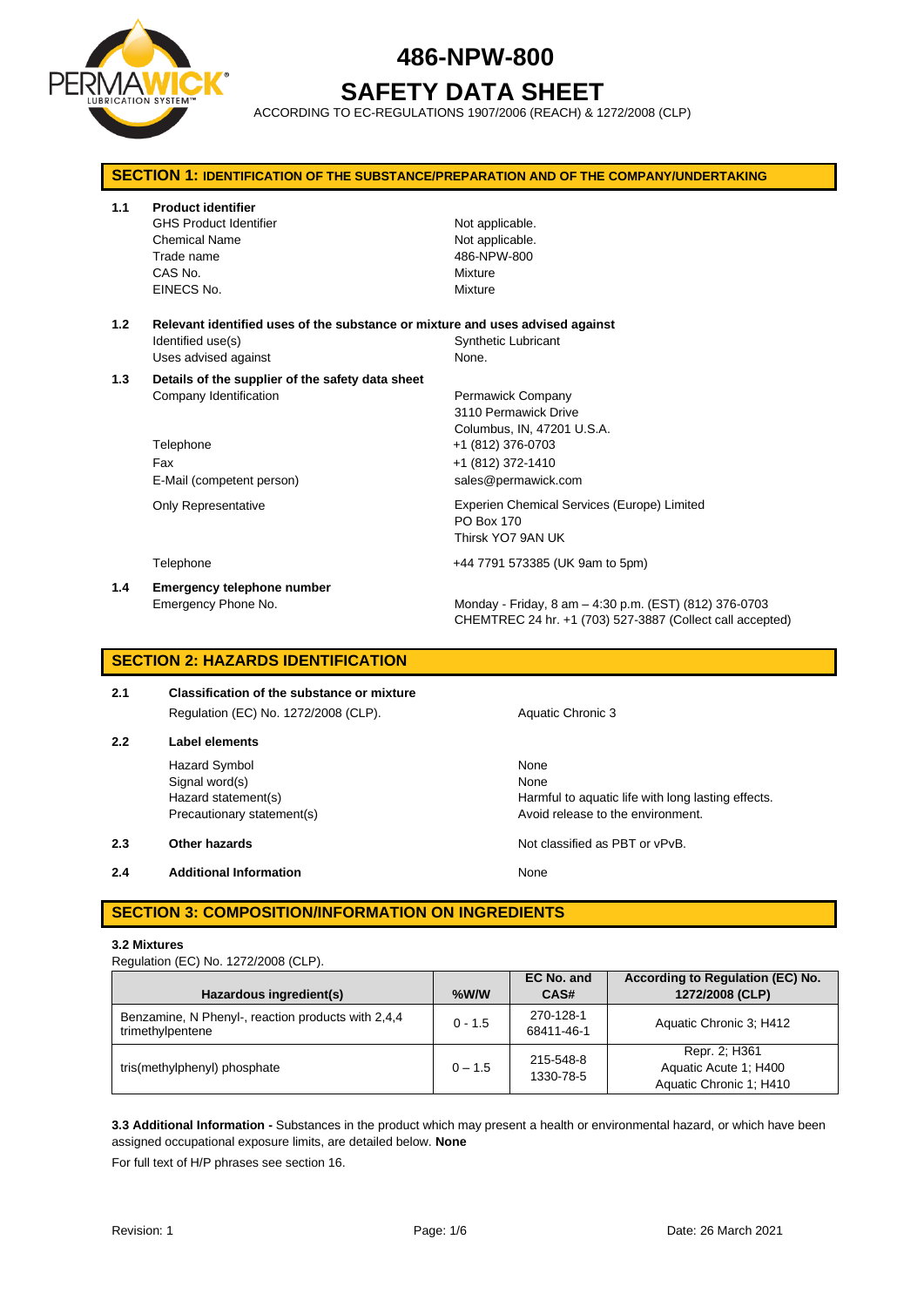

## **SECTION 4: FIRST AID MEASURES**



| 4.1 | Description of first aid measures                                             |                                                                                            |  |  |
|-----|-------------------------------------------------------------------------------|--------------------------------------------------------------------------------------------|--|--|
|     | Inhalation                                                                    | Unlikely to be required but if necessary treat symptomatically.                            |  |  |
|     | <b>Skin Contact</b>                                                           | Wash affected skin with soap and water.                                                    |  |  |
|     | Eye Contact                                                                   | Eyes should be washed with plenty of water. If symptoms occur<br>obtain medical attention. |  |  |
|     | Ingestion                                                                     | Unlikely to be required but if necessary treat symptomatically.                            |  |  |
| 4.2 | Most important symptoms and effects, both<br>acute and delayed                | None                                                                                       |  |  |
| 4.3 | Indication of the immediate medical attention<br>and special treatment needed | None                                                                                       |  |  |
|     |                                                                               |                                                                                            |  |  |

## **SECTION 5: FIRE-FIGHTING MEASURES**

**5.1 Extinguishing media** -Suitable Extinguishing Media Extinguish with waterspray, dry chemical, sand or carbon dioxide. -Unsuitable Extinguishing Media None anticipated. **5.2 Special hazards arising from the substance or mixture**

- This product may give rise to hazardous fumes in a fire.
- 

**5.3 Advice for fire-fighters A self** contained breathing apparatus and suitable protective clothing should be worn in fire conditions.

## **SECTION 6: ACCIDENTAL RELEASE MEASURES**

| 6.1 | Personal precautions, protective equipment<br>and emergency procedures | Avoid skin contact. Avoid contact with eyes.                                                                                                       |
|-----|------------------------------------------------------------------------|----------------------------------------------------------------------------------------------------------------------------------------------------|
| 6.2 | <b>Environmental precautions</b>                                       | Use appropriate container to avoid environmental contamination.                                                                                    |
| 6.3 | Methods and material for containment and<br>cleaning up                | Contain and cover spilled substance with dry sand or earth or<br>other suitable dry material. Transfer to a container for disposal or<br>recovery. |
| 6.4 | Reference to other sections                                            | None                                                                                                                                               |
| 6.5 | <b>Additional Information</b>                                          | None.                                                                                                                                              |

## **SECTION 7: HANDLING AND STORAGE**

**7.1 Precautions for safe handling Avoid skin contact. Avoid contact with eyes. 7.2 Conditions for safe storage, including any incompatibilities** -Storage Temperature **Store at room temperature.** 

**7.3 Specific end use(s)** Synthetic Lubricant

## **SECTION 8: EXPOSURE CONTROLS/PERSONAL PROTECTION**

-Incompatible materials **Strong oxidising agents**.

- **8.1 Control parameters**
- **8.1.1 Occupational Exposure Limits**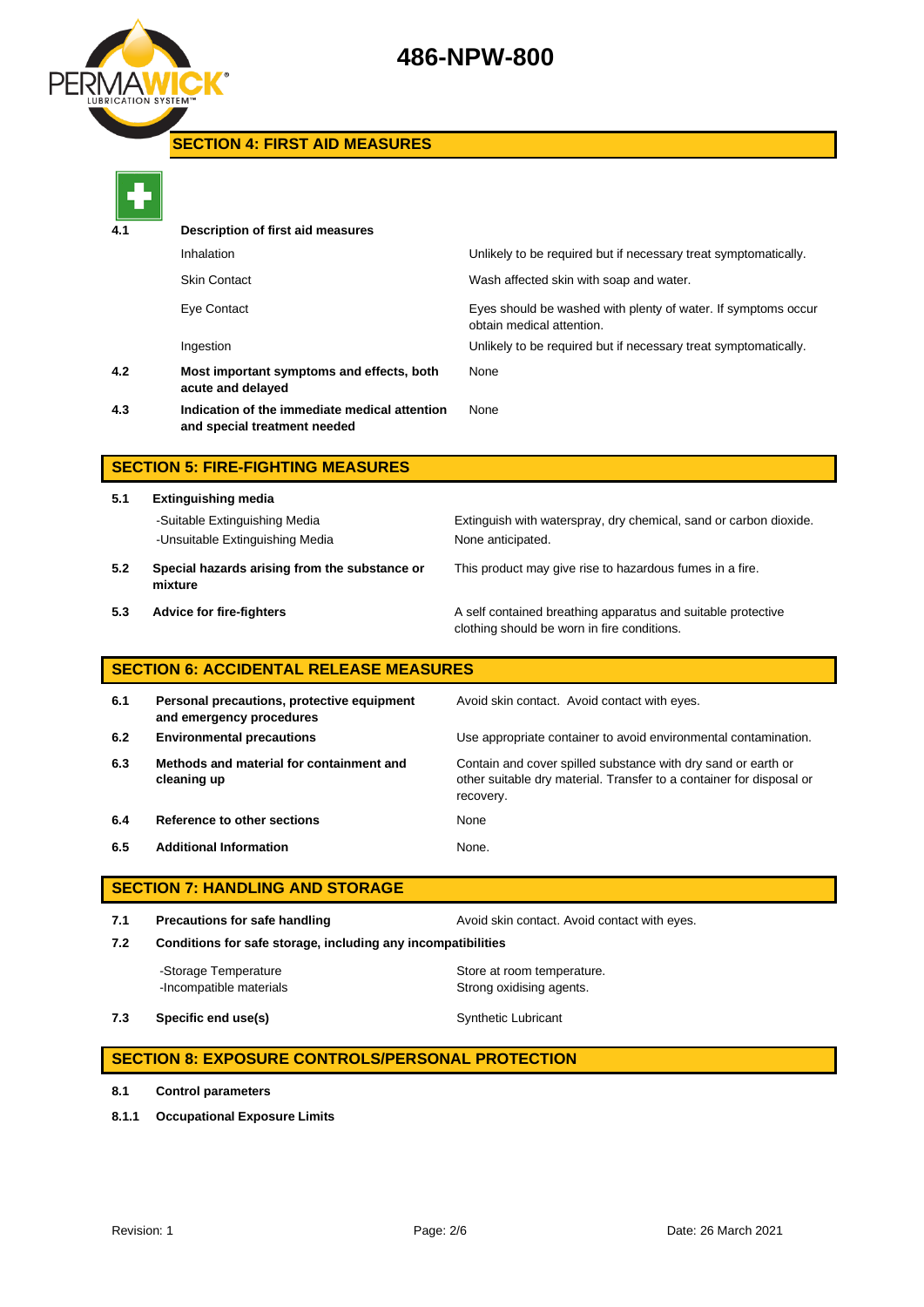|       | <b>SUBSTANCE.</b>                                     | <b>CAS No.</b>                           | LTEL (8 hr<br>TWA ppm) | LTEL (8 hr<br>TWA mg/m <sup>3</sup> ) | <b>STEL</b><br>(ppm) | <b>STEL</b><br>(mg/m <sup>3</sup> ) | Note: |
|-------|-------------------------------------------------------|------------------------------------------|------------------------|---------------------------------------|----------------------|-------------------------------------|-------|
|       | None known                                            | -----                                    | -----                  | -----                                 | -----                | -----                               | ----- |
|       | Limit value type<br>(country of origin)               | <b>SUBSTANCE.</b>                        | <b>CAS No.</b>         | <b>Biological limit value</b>         |                      | Note:                               |       |
|       | None known                                            | -----                                    | -----                  | -----                                 |                      | $---$                               |       |
| 8.1.2 | Recommended monitoring method                         |                                          |                        | Not available                         |                      |                                     |       |
| 8.2   | <b>Exposure controls</b>                              |                                          |                        |                                       |                      |                                     |       |
| 8.2.1 | Appropriate engineering controls                      |                                          |                        | Not normally required.                |                      |                                     |       |
| 8.2.2 | Personal protection equipment                         |                                          |                        |                                       |                      |                                     |       |
|       | Eye/face protection                                   |                                          |                        | Safety spectacles.                    |                      |                                     |       |
|       |                                                       |                                          |                        |                                       |                      |                                     |       |
|       |                                                       | Skin protection (Hand protection/ Other) |                        | Not normally required.                |                      |                                     |       |
|       |                                                       |                                          |                        |                                       |                      |                                     |       |
|       | Respiratory protection                                |                                          |                        | Not normally required.                |                      |                                     |       |
|       |                                                       |                                          |                        |                                       |                      |                                     |       |
|       | Thermal hazards                                       |                                          |                        | Not normally required.                |                      |                                     |       |
| 8.2.3 | <b>Environmental Exposure Controls</b>                |                                          |                        | Not normally required.                |                      |                                     |       |
|       | <b>SECTION 9: PHYSICAL AND CHEMICAL PROPERTIES</b>    |                                          |                        |                                       |                      |                                     |       |
| 9.1   | Information on basic physical and chemical properties |                                          |                        |                                       |                      |                                     |       |
|       | Appearance                                            |                                          |                        | Fibrous                               |                      |                                     |       |
|       | Colour<br>$\sim$                                      |                                          |                        | Grey to Amber Grey<br>ロックス にほうしょう じしょ |                      |                                     |       |

| 9.2 | <b>Other information</b>                 | Not available.                        |
|-----|------------------------------------------|---------------------------------------|
|     | Oxidising properties                     | Not oxidising.                        |
|     | Explosive properties                     | Not explosive.                        |
|     | Viscosity (mPa.s) (40°C)                 | 60 (Listed in: Product specification) |
|     | Decomposition Temperature (°C)           | Not available                         |
|     | Auto Ignition Temperature (°C)           | >240                                  |
|     | Partition Coefficient (n-Octanol/water)  | Not available                         |
|     | Solubility (Other)                       | Not available                         |
|     | Solubility (Water)                       | Insoluble.                            |
|     | Density (g/ml)                           | $0.993 - 1.01$                        |
|     | Vapour Density (Air=1)                   | >1                                    |
|     | Vapour Pressure (mm Hg)                  | < 1                                   |
|     | Explosive limit ranges.                  | Not applicable                        |
|     | Flammability (solid, gas)                | Not applicable                        |
|     | Evaporation rate                         | Not applicable                        |
|     | Flash Point (°C)                         | 240-255 [Open cup]                    |
|     | Boiling point/boiling range (°C):        | Not determined.                       |
|     | Melting Point (°C) / Freezing Point (°C) | Not available                         |
|     | pH (Value)                               | Not available                         |
|     | Odour Threshold (ppm)                    | Not available                         |
|     | Odour                                    | Faint Ester-like.                     |
|     | Colour                                   | Grey to Amber Grey                    |

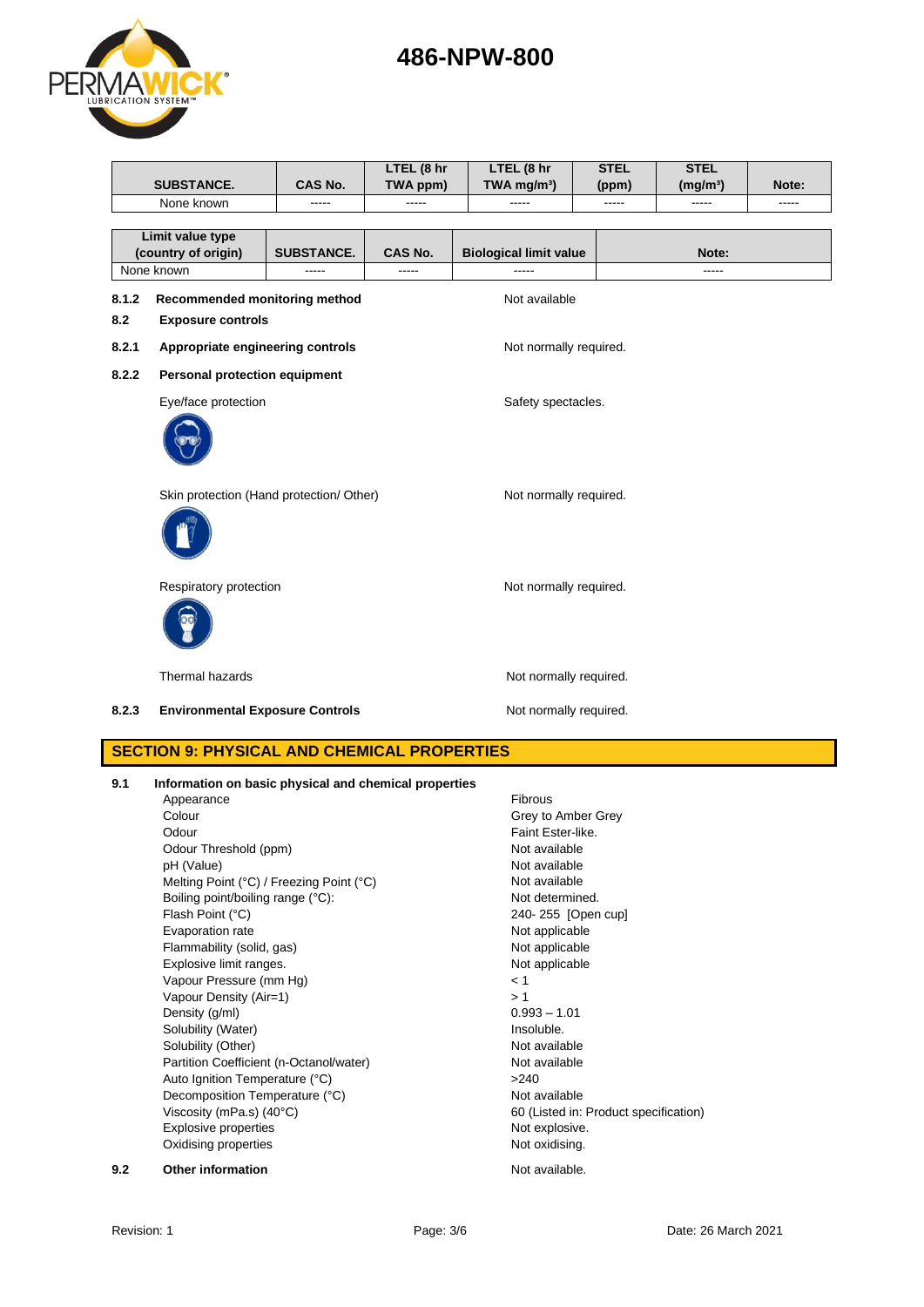

## **SECTION 10: STABILITY AND REACTIVITY**

- 
- **10.2 Chemical stability** Stable
- **10.3 Possibility of hazardous reactions** None anticipated.
- **10.4 Conditions to avoid** None
- **10.5 Incompatible materials** Oxidizers
- **10.6 Hazardous Decomposition Product(s)** Carbon monoxide, Carbon dioxide

## **SECTION 11: TOXICOLOGICAL INFORMATION**

## **11.1 Information on toxicological effects**

### **11.1.1 Substances**

Not applicable

## **11.1.2 Mixtures - By analogy with similar materials:** Acute toxicity **Acute in the Contract Contract Contract Contract Contract Contract Contract Contract Contract Contract Contract Contract Contract Contract Contract Contract Contract Contract Contract Contract Contract Cont**

Skin corrosion/irritation extended to the Unlikely to cause skin irritation. Serious eye damage/irritation **Exercise 20** Unlikely to cause eye irritation. Respiratory or skin sensitization Not to be expected. Germ cell mutagenicity expected. Carcinogenicity **Not to be expected.** Reproductive toxicity Not to be expected. STOT - single exposure Not to be expected. STOT - repeated exposure Not to be expected. Aspiration hazard Not to be expected.

# Dermal: >5000 mg/kg

## **11.1.3 Substances in preparations / mixtures**

Benzamine, N Phenyl-, reaction products with 2,4,4 trimethylpentene (CAS No. 68411-46-1) Acute toxicity **Oral LD50** > 5000 mg/kg (rat) Inhalation LC50: No data Dermal: LD50 > 2000 mg/kg (rat) Skin corrosion/irritation **Unlikely to cause skin irritation**. Serious eye damage/irritation **Exercise 2018** Unlikely to cause eye irritation. Respiratory or skin sensitization Not to be expected. Germ cell mutagenicity expected. Carcinogenicity **Not to be expected.** Reproductive toxicity Not to be expected. STOT - single exposure Not to be expected. STOT - repeated exposure Not to be expected. Aspiration hazard Not applicable tris(methylphenyl) phosphate (CAS No. 1330-78-5) Acute toxicity **Acute toxicity** Oral LD50 > 20000 mg/kg (rat) Inhalation LC50 > 11.1 mg/l (rat) 1hr Dermal: LD50 = 3700 mg/kg (rabbit) Skin corrosion/irritation Skin Slightly irritant (Skin) Serious eye damage/irritation Non-irritant to rabbit eyes Respiratory or skin sensitization It is not a skin sensitiser

Germ cell mutagenicity **Negative** Negative Carcinogenicity **No data** 

Reproductive toxicity Positive. Suspected of damaging fertility or the unborn child.

STOT - single exposure Not to be expected. STOT - repeated exposure Not to be expected. Oral: NOAEL = 1000 mg/kg (rat) Aspiration hazard Not applicable

**11.2 Other information None known.** 

**10.1 Reactivity Constanting Stable under normal conditions.** 

Testicular Effects.

LOAEL = 20 mg/kg (Developmental) NOEL = 20 mg/kg (Maternal)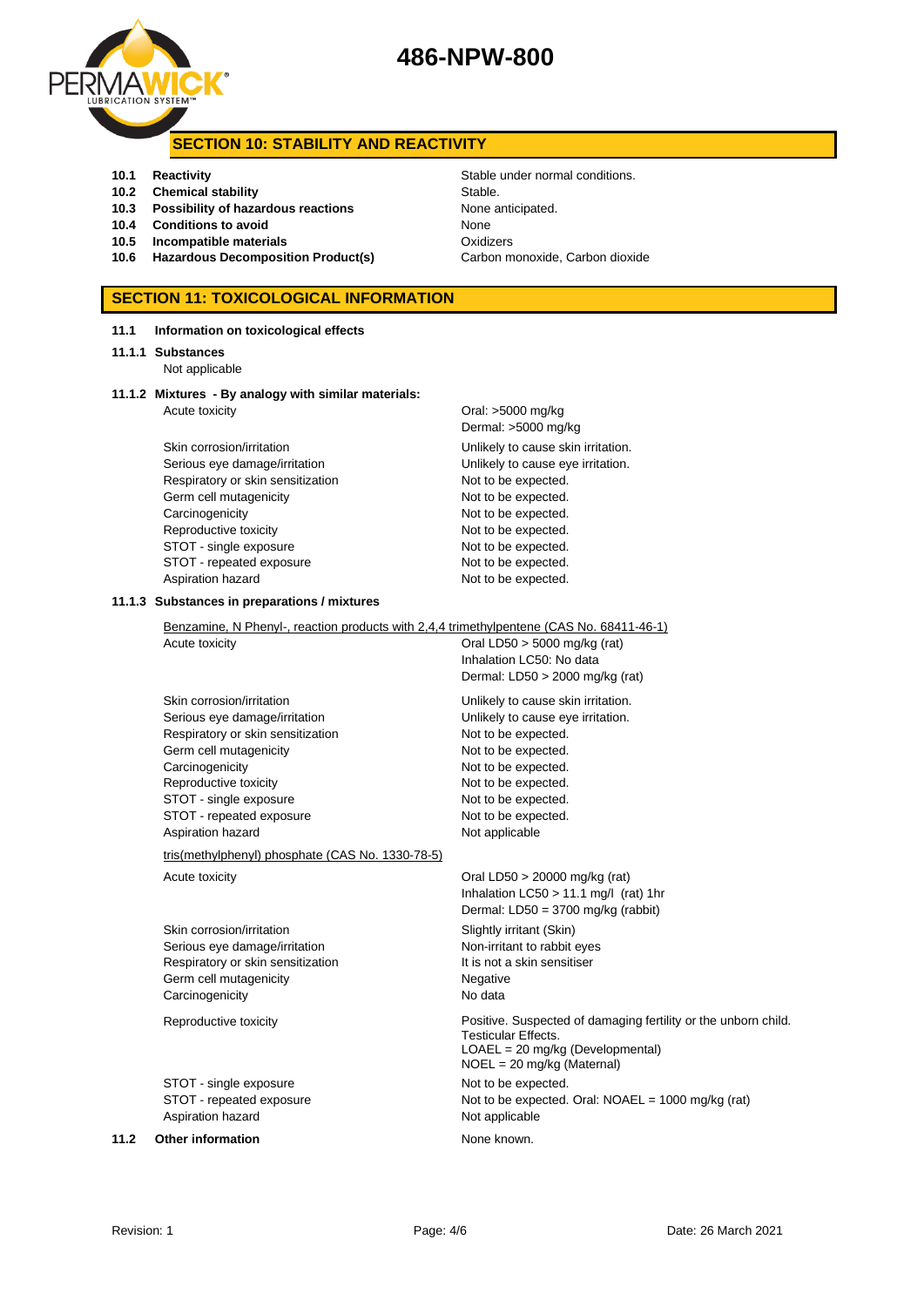



## **SECTION 12: ECOLOGICAL INFORMATION**

## **12.1 Toxicity**

| 12.1                                  | <b>Toxicity</b>                                                                                                                                             |                                                                                                                                                                                                                                                       |  |  |
|---------------------------------------|-------------------------------------------------------------------------------------------------------------------------------------------------------------|-------------------------------------------------------------------------------------------------------------------------------------------------------------------------------------------------------------------------------------------------------|--|--|
| Substances in preparations / mixtures |                                                                                                                                                             |                                                                                                                                                                                                                                                       |  |  |
|                                       | Benzamine, N Phenyl-, reaction products with 2,4,4 trimethylpentene (CAS No. 68411-46-1)                                                                    |                                                                                                                                                                                                                                                       |  |  |
|                                       | Short term                                                                                                                                                  | LC50 (96 hour) $> 100$ mg/L (Danio rerio)<br>EC50 (48 hour) = 51 mg/L (Daphnia magna)<br>EC50 (72 hour) > 100 mg/L (Desmodesmus subspicatus)                                                                                                          |  |  |
|                                       | Long Term                                                                                                                                                   | No data - Not readily biodegradable.                                                                                                                                                                                                                  |  |  |
|                                       | tris(methylphenyl) phosphate (CAS No. 1330-78-5)<br>Acute toxicity                                                                                          | Fish LC50 = $0.06$ mg/l (96 hour) ( <i>Rainbow trout</i> )<br>Fish LC50 = 44.8 mg/l (96 hour) (Fathead minnow)<br>Aquatic invertebrates: EC50 = 146 µg/l (48 hour) (D. magna)<br>Algae $EL50 > 2500 \mu g/l$ (72 hour) / (96 hour) (S. capricornutum) |  |  |
|                                       | Long Term                                                                                                                                                   | Fish Sublethal Effects = $0.9$ mg/l (4 week(s)) (O. mykiss)<br>Aquatic invertebrates: $NOEC = 0.011 - 0.019$ mg/l (Survival) (G.                                                                                                                      |  |  |
| 12.2<br>12.3<br>12.4<br>12.5<br>12.6  | Persistence and degradability<br><b>Bioaccumulative potential</b><br>Mobility in soil<br><b>Results of PBT and vPvB assessment</b><br>Other adverse effects | pseudolimnaeus)<br>Not available<br>Not available<br>No data<br>Not classified as PBT or vPvB.<br>None known.                                                                                                                                         |  |  |
|                                       |                                                                                                                                                             |                                                                                                                                                                                                                                                       |  |  |

## **SECTION 13: DISPOSAL CONSIDERATIONS**

**13.1 Waste treatment methods** Disposal should be in accordance with local, state or national legislation.Consult an accredited waste disposal contractor or the local authority for advice.

## **13.2 Additional Information None known.**

## **SECTION 14: TRANSPORT INFORMATION**

|                                                                                         | <b>Land transport</b><br>(ADR/RID) | Sea transport<br>(IMDG)                    | Air transport<br>(ICAO/IATA) |  |
|-----------------------------------------------------------------------------------------|------------------------------------|--------------------------------------------|------------------------------|--|
| UN number                                                                               |                                    |                                            |                              |  |
| <b>Proper Shipping Name</b>                                                             |                                    | Not classified as dangerous for transport. |                              |  |
| Transport hazard class(es)                                                              |                                    |                                            |                              |  |
| Packing group                                                                           |                                    |                                            |                              |  |
| <b>Environmental hazards</b>                                                            |                                    |                                            |                              |  |
| Special precautions for user                                                            |                                    |                                            |                              |  |
| Transport in bulk according to Annex II of MARPOL73/78 and the IBC Code: Not applicable |                                    |                                            |                              |  |

## **SECTION 15: REGULATORY INFORMATION**

**15.1 Safety, health and environmental regulations/legislation specific for the substance or mixture:**

| 15.1.1 | <b>EU</b> regulations                                                       | Listed           |
|--------|-----------------------------------------------------------------------------|------------------|
|        | Regulation (EC) 2037/2000 - Dangerous to the ozone layer.                   | No.              |
|        | Regulation (EC) 850/2004 - Persistent Organic Pollutants                    | No.              |
|        | Regulation (EC) 689/2008 - Export/Import of Dangerous Chemicals             | No.              |
|        | Regulation (EC) 1907/2006 - REACH Authorisations and/or restrictions on use | No.              |
| 15.1.2 | <b>National regulations</b>                                                 | Not established. |
| 15.2   | <b>Chemical Safety Assessment</b>                                           | Not applicable   |
|        |                                                                             |                  |

## **SECTION 16: OTHER INFORMATION**

**The following sections contain revisions or new statements:** 2, 3, 11, and 16.